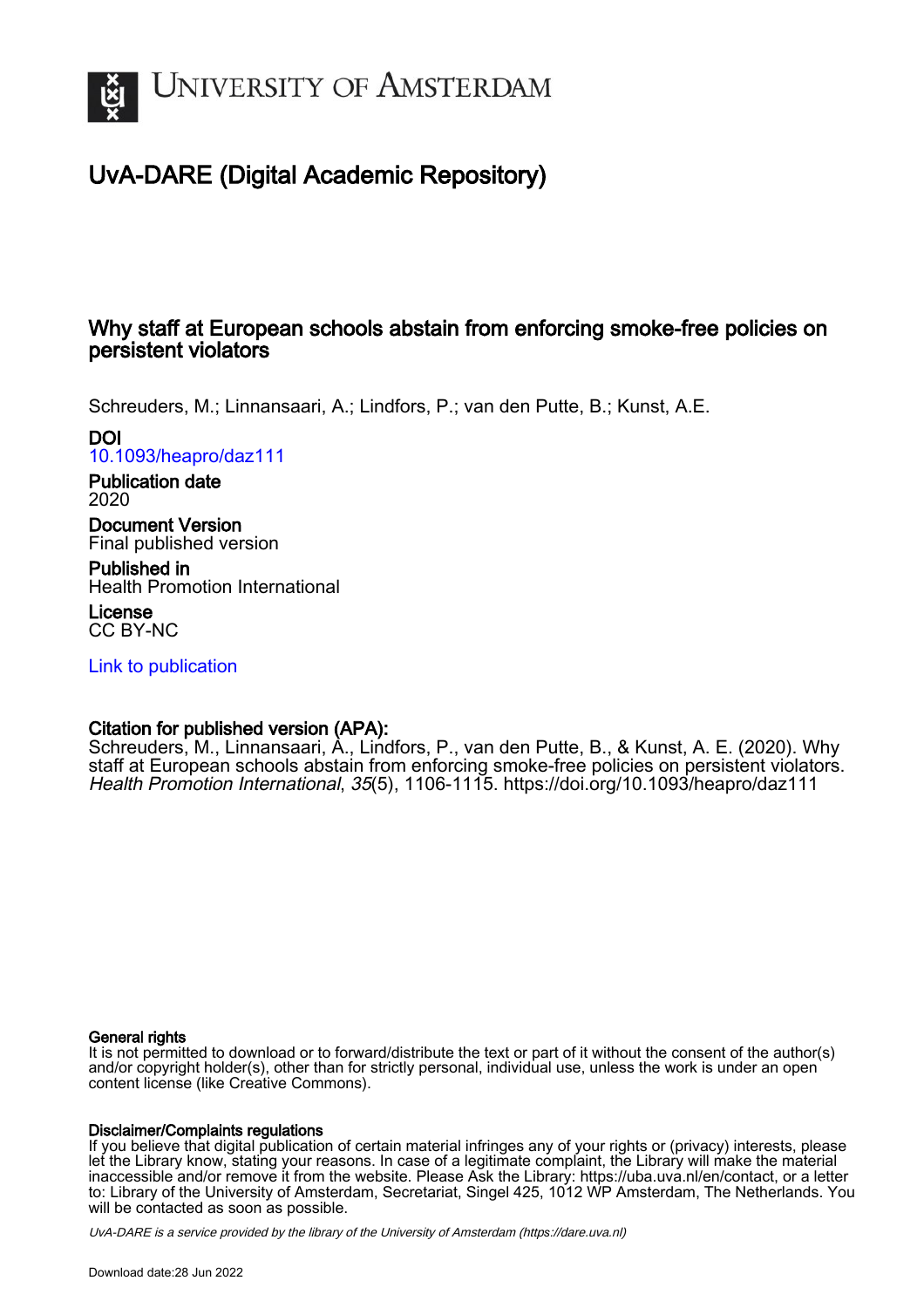# Why staff at European schools abstain from enforcing smoke-free policies on persistent violators

# Michael Schreuders<sup>1,</sup>\*, Anu Linnansaari<sup>2</sup>, Pirjo Lindfors<sup>2</sup>, Bas van den Putte $^3$ , and Anton E. Kunst $^1$

<sup>1</sup>Department of Public Health, Amsterdam Public Health Institute, Amsterdam UMC, University of Amsterdam, Amsterdam, The Netherlands, <sup>2</sup>Faculty of Social Sciences, Unit of Health Sciences, Tampere University, Tampere, Finland and <sup>3</sup>Department of Communication, Faculty of Social and Behavioural Sciences, University of Amsterdam, Amsterdam, The Netherlands

\*Corresponding author. E-mail: m.schreuders@amc.nl

#### Summary

Secondary schools in European countries increasingly implement comprehensive smoke-free school policies (SFSPs) that prohibit most or even all adolescents from smoking during school hours. Consistent enforcement of SFSPs is essential for realizing optimum effectiveness. A main challenge represents adolescents who persistently violate the rules. We studied how staff in European countries respond to these persistent violators and why they may turn a blind eye. We used interview transcripts from 69 staff members at 22 schools in 6 European countries to identify cases in which staff turned a blind eye. We then applied thematic analysis for identifying the considerations as to why they turn a blind eye. Turning a blind eye on persistent violators happened among school staff in all six countries. Three considerations were identified. First, staff believe their primary role and duty is to support all adolescents to develop into well-functioning adults, and sometimes it is best to accept smoking. Second, staff expect that applying stricter disciplinary measures will not stop persistent violators and is more likely to create more severe problems. Third, staff do not feel supported by relevant actors in society (e.g. parents) in influencing adolescent smoking. We conclude that staff's considerations stress the need to support school staff in enforcing the increasingly comprehensive rules on the most persistent smokers.

Key words: adolescents, school, smoke-free, implementation

## INTRODUCTION

Adolescent smoking in European countries is on decline yet remains a major public health issue [\(Kuipers](#page-9-0) et al., [2014](#page-9-0); [Salonna](#page-10-0) et al., 2017; [Marcon](#page-10-0) et al., 2018). Many European governments therefore require schools to implement smoke-free school policies (SFSPs) that go beyond the traditional aim to provide non-smoking adolescents a smoke-free environment. The implementation of increasingly comprehensive SFSPs aims to contribute to decreasing adolescent smoking behaviour. Schools in most European countries nowadays allow smoking only outside the premises and only by older adolescents,

<sup>©</sup> The Author(s) 2019. Published by Oxford University Press.

This is an Open Access article distributed under the terms of the Creative Commons Attribution Non-Commercial License (http://creativecommons.org/ licenses/by-nc/4.0/), which permits non-commercial re-use, distribution, and reproduction in any medium, provided the original work is properly cited. For commercial re-use, please contact journals.permissions@oup.com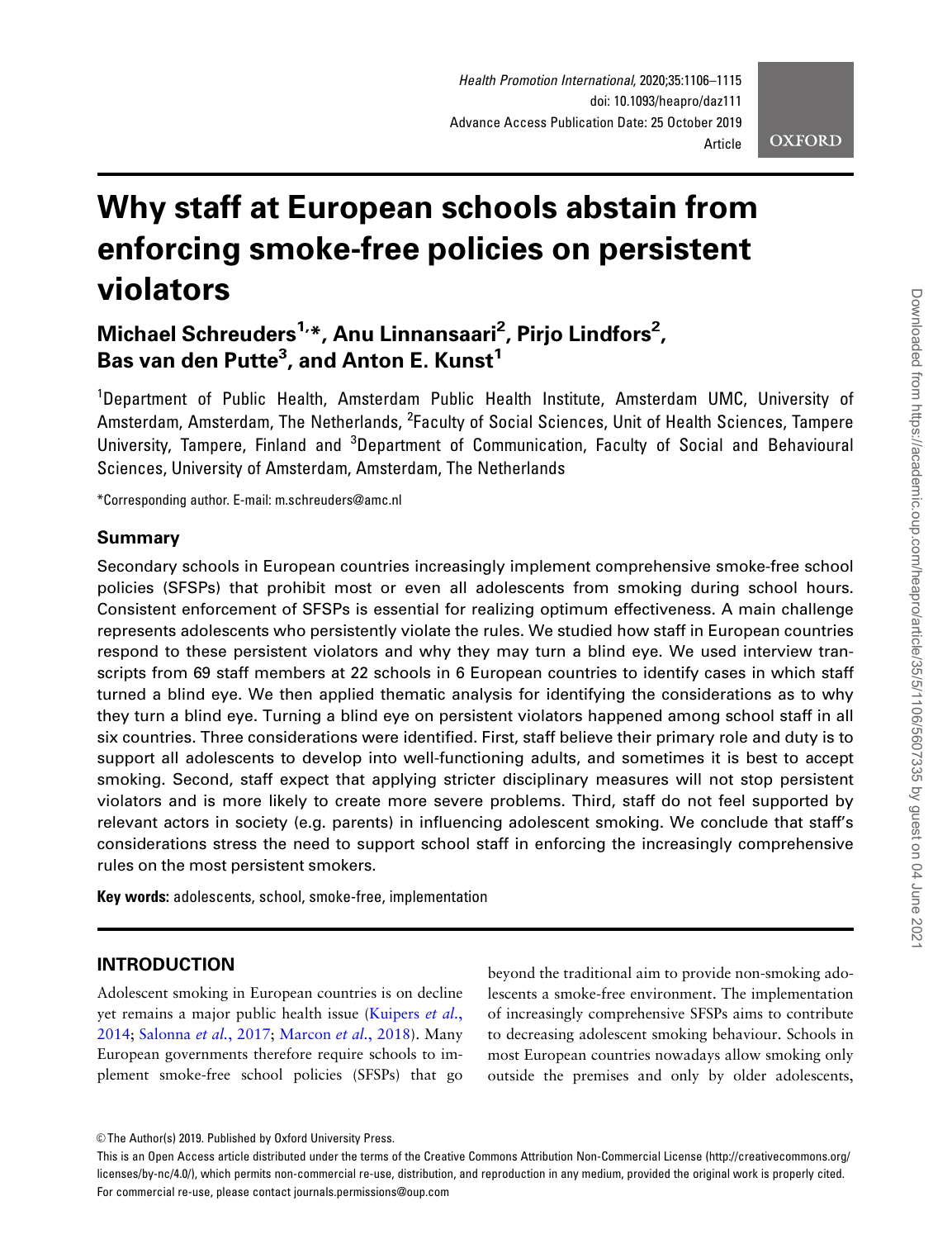whereas schools in some countries even prohibit all adolescents from smoking during school hours.

While the adoption of SFSPs by governments is important [\(Rozema](#page-10-0) et al., 2016; [Linnansaari](#page-10-0) et al., 2019), such top-down rules only become part of adolescents' school life if these are consistently enforced by school staff. Consistent enforcement is a crucial requisite for realizing SFSP's optimum effectiveness on the collective of adolescents [\(Wakefield](#page-10-0) et al., 2000; [Galanti](#page-9-0) et al., 2014; [Schreuders](#page-10-0) *et al.*, 2017), because adolescents may (i) interpret staff's inconsistent enforcement as a sign that health risks of smoking are not so serious ([Clark](#page-9-0) et al., [2002](#page-9-0); Baillie et al.[, 2007](#page-9-0)), (ii) believe consequences are applied in unfair and biased fashions ([Booth-Butterfield](#page-9-0) et al.[, 2000](#page-9-0); [Gittelsohn](#page-9-0) et al., 2001; Clark et al.[, 2002\)](#page-9-0) and (iii) abuse staff's leniency in attempts to gradually weaken the rules ([Turner and Gordon, 2004](#page-10-0)). In real life, however, inconsistent enforcement is the rule rather than the exception (Baillie et al.[, 2011;](#page-9-0) [T. Le](#page-9-0)ã[o](#page-9-0) et al.[, 2019\)](#page-9-0). A recently published realist review explaining staff's variation in enforcement showed that they may rather abstain from enforcing SFSPs (i.e. turn a blind eye) when the disciplining of a rule violator is—for whatever reason—thought to make no difference or do more harm than good ([Linnansaari](#page-10-0) et al., 2019).

Studies exploring staff's views on SFSPs enforcement showed they generally are reluctant to use disciplinary measures, because they believe it may harm the staff– student relationship and the welfare of students who face other difficulties ([Gordon and Turner, 2003](#page-9-0); [Baillie](#page-9-0) et al.[, 2009;](#page-9-0) [Robertson and Marsh, 2015\)](#page-10-0). They instead prefer, what they themselves call, 'supportive', 'tolerant', 'holistic' or 'low key' approaches for SFSPs enforcement that build on the assumption of voluntary compliance to the rules. This preference, however, leads to a dilemma when adolescents, like those with a nico-tine addiction [\(Soteriades](#page-10-0) et al., 2003), show no such voluntary compliance and keep on violating the smoking rules despite repeated warnings and/or disciplinary measures: staff members will be forced to choose between turning a blind eye and using stricter disciplinary measures, including suspension or even expulsion [\(Baillie](#page-9-0) et al., 2009).

There exists, however, scant evidence demonstrating in which circumstances staff in European countries turn a blind eye on adolescents who keep on violating the rules, and what considerations underlie their choice when they turn a blind eye on such persistent violators. Studying these gaps in evidence is important for two reasons. First, studying in which circumstances staff turn a blind eye may inform us about when it particularly happens and how pressing the issue it. If we find that staff's turning a blind eye occurs systematically (versus some deviant staff members) and in most schools that implement comprehensive SFSPs, there likely exist good reasons for prioritizing efforts aiming to improve staff's enforcement on persistent violators. Second, studying what considerations underlie staff's choice to turn a blind eye may provide insights on how to improve staff's enforcement on persistent smokers. Prior studies offered some reasons explaining staff's reluctance to use disciplinary measures, but these reasons are insufficient to understand staff's acceptance of adolescents who deliberately and repeatedly disregard school rules on smoking. For instance, we know that staff are concerned about adolescents' welfare and staff–student relationships, but why precisely are these valid justifications for turning a blind eye?

The aim of our study was to address the abovementioned gaps in evidence, by analysing interviews that were conducted with 69 staff working at 22 secondary schools in 6 European countries. The use of data from multiple countries and schools allowed us to compare between contexts with varying SFSPs and smoking rates.

#### **MATERIALS**

This study was part of the European Union funded SILNE-R project, which aims to develop insights for enhancing the impact of common tobacco control measures on youth smoking (<http://silne-r.ensp.org/>). SILNE-R researchers, inter alia, performed interviews with school staff in seven European cities/countries: Namur (Belgium), Tampere (Finland), Hannover (Germany), Dublin (Ireland), Latina (Italy), Amersfoort (the Netherlands) and Coimbra (Portugal). These cities were chosen as they reflect the respective national averages in terms of demography, unemployment rate, income and proportion of migrants ([Lorant](#page-10-0) et al., 2015).

#### Sampling

From end-2016 to mid-2017, 84 staff members at 28 secondary schools in 7 European countries were interviewed in the native language. In each country, interviews were held by one to three junior researchers, PhD-candidates and/or postdoc researchers trained in qualitative research. Schools that participated in the SILNE project (2012–15), when only quantitative survey data were collected, were contacted to ask for re-participation in the more comprehensive SILNE-R project (2015–18). The goal was to conduct interviews at four schools per country, from the larger sample of schools participating in the SILNE-R project. We purposefully approached schools enrolling adolescents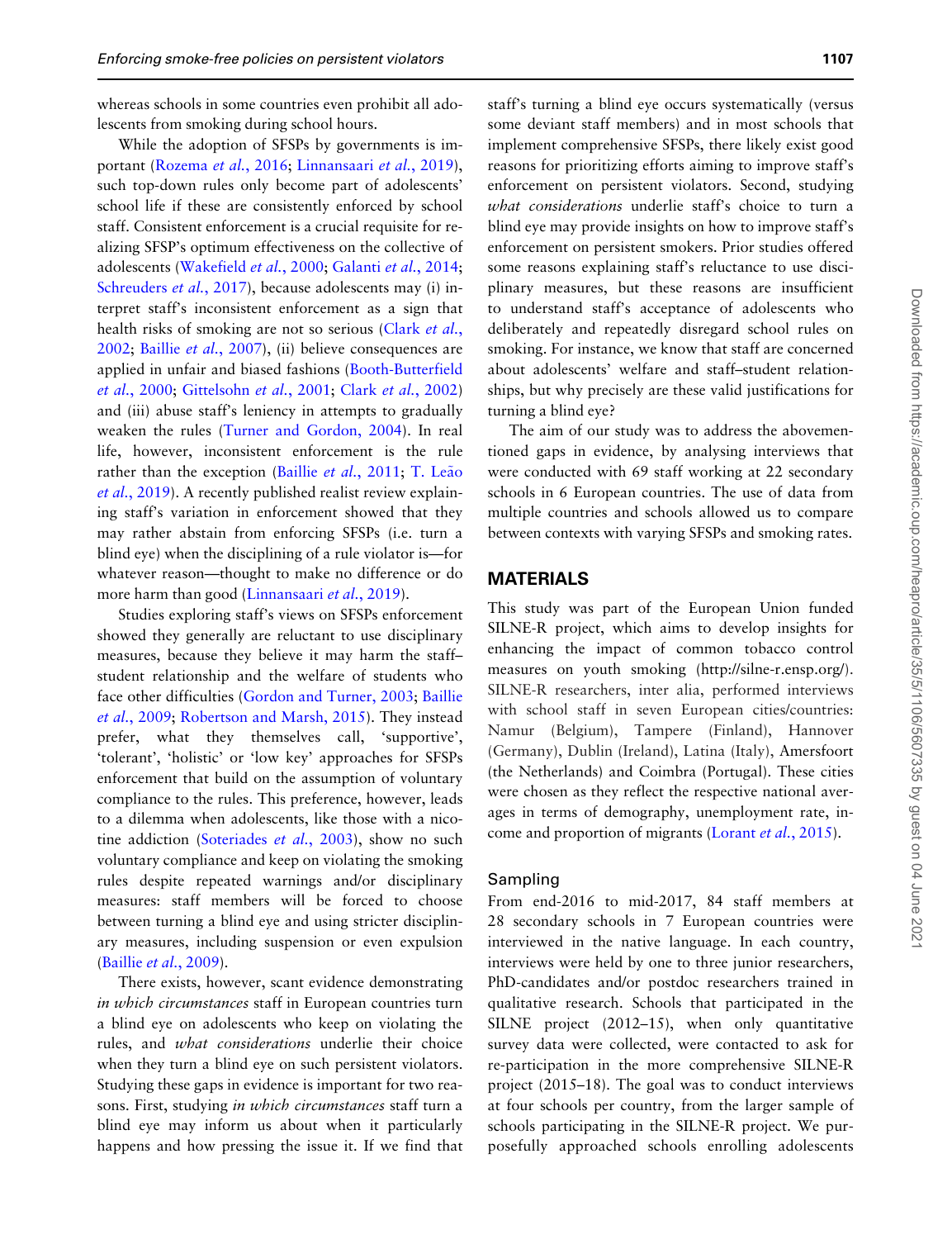<span id="page-3-0"></span>Table 1: Overview of the schools and their characteristics

| Country          | School | Student weekly<br>smoking, % | Which students are not officially<br>prohibited from smoking during school hours?          |
|------------------|--------|------------------------------|--------------------------------------------------------------------------------------------|
| NLD <sup>a</sup> | 1      | 6.6                          | 3rd graders and above, outside the premises                                                |
| <b>NLD</b>       | 2      | 7.0                          | 3rd graders and above, in a designated area                                                |
| <b>NLD</b>       | 3      | 21.5                         | 3rd graders and above, outside the premises                                                |
| <b>NLD</b>       | 4      | 18.8                         | 4th graders and above, in a designated area                                                |
| <b>FIN</b>       | 1      | 8.4                          | No smoking during school hours                                                             |
| <b>FIN</b>       | 2      | 8.3                          | No smoking during school hours                                                             |
| <b>FIN</b>       | 3      | 5.6                          | No smoking during school hours                                                             |
| <b>FIN</b>       | 4      | 2.4                          | No smoking during school hours                                                             |
| <b>GER</b>       | 1      | 8.8                          | No smoking during school hours                                                             |
| <b>GER</b>       | 2      | 3.4                          | No smoking during school hours                                                             |
| <b>GER</b>       | 3      | 4.2                          | No smoking during school hours                                                             |
| POR <sup>b</sup> | 1      | 17.6                         | 10th graders and above, outside the premises                                               |
| POR              | 2      | 11.5                         | 10th graders and above, outside the premises                                               |
| POR              | 3      | 10.4                         | 10th graders and above, outside the premises                                               |
| BEL <sup>a</sup> | 1      | 8.2                          | 4th graders and above, outside the premises                                                |
| <b>BEL</b>       | 2      | 23.0                         | 4th graders and above, outside the premises                                                |
| <b>BEL</b>       | 3      | 14.3                         | Any student with parental permission to leave for lunch,<br>outside the premises           |
| <b>BEL</b>       | 4      | 6.2                          | 4th graders and above with parental permission to<br>leave for lunch, outside the premises |
| <b>IRL</b>       | 1      | 1.8                          | No smoking while in school uniform                                                         |
| <b>IRL</b>       | 2      | 4.9                          | No smoking while in school uniform                                                         |
| <b>IRL</b>       | 3      | 2.6                          | No smoking while in school uniform                                                         |
| <b>IRL</b>       | 4      | 8.9                          | No smoking while in school uniform                                                         |

<sup>a</sup>In Belgium and the Netherlands, the 3rd graders are  $\sim$ 14-15 years of age and 4th graders 15-16 years of age.

<sup>b</sup>In Portugal, 10th graders are  $\sim$ 15-16 years of age.

with a relatively low or relatively high socio-economic status (SES), ideally resulting in the participation of two low SES and two high SES schools. Most of the schools that we approached agreed to participate in the staff interviews. The goal was to perform at least three interviews per school, ideally recruiting at least one staff member with the following functions: a (vice) principal or someone from senior management, a teacher and, if existent in the respective school system, someone in a supportive role (e.g. janitor, educator, receptionist, health professional). This selection of staff with different functions allowed us to explore the implementation of SFSPs from multiple perspectives.

We excluded 12 transcripts from 4 schools in Italy due to insufficient information on the topic. We also excluded three transcripts from two schools in Germany, because we set the minimum number of transcripts per school for inclusion at three. The final sample was 69 staff members at 22 schools in 6 countries.

Table 1 presents information about the schools, including their country, weekly smoking prevalence, number of students and formal rules on adolescent smoking.

[Supplementary File S1](https://academic.oup.com/heapro/article-lookup/doi/10.1093/heapro/daz111#supplementary-data) presents the characteristics of the individual staff members, including information about their school number, country, age, gender, function and smoking status. This Supplementary File also shows each interviewee's code (e.g. BEL1M) as used in the 'Results' section.

#### Data collection

The interviews followed a semi-structured interview guide [\(Supplementary File S2](https://academic.oup.com/heapro/article-lookup/doi/10.1093/heapro/daz111#supplementary-data)). This guide was developed in collaboration with SILNE-R researchers from all participating countries to ensure that the guide was fit for each national context. Prior to data collection, all interviewers attended a joint training session to establish common understanding and harmonize the procedures.

The interviews took place in a quiet room in the school, lasted between  $\sim$ 20 and 60 min, and were done in the country's native language. Before the interview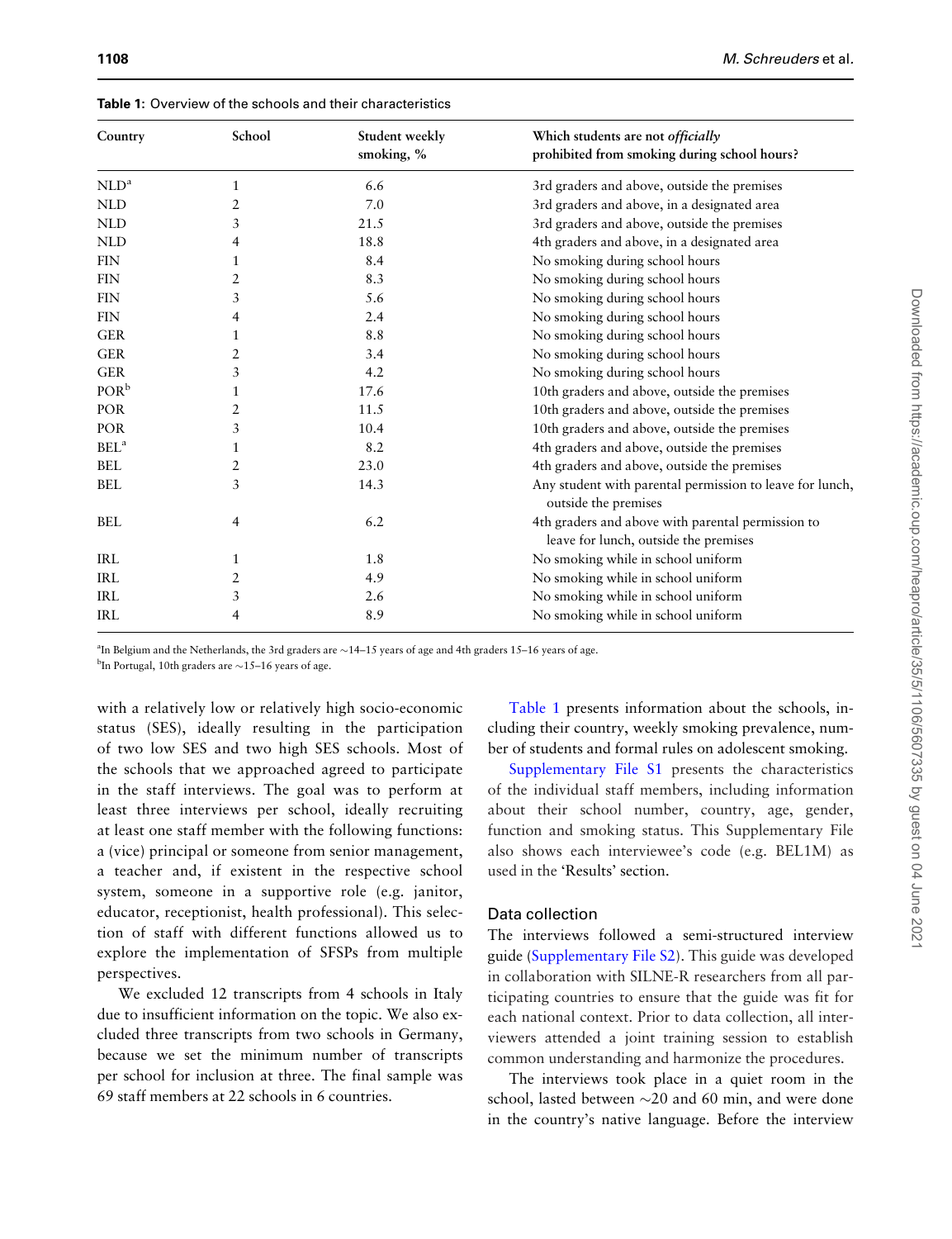started, the interviewer explained the purpose of the interview and participants' right to confidentiality in scientific research, and asked them for their (written) consent and approval for voice-recording the interview. The interview started by asking staff members to tell something about the school, their tasks in the school and how long they have been working for the school. Then, participants were asked about the current rules that apply to smoking, the adoption process that led to the current rules, as well as their experiences with the enforcement of the rules. The interviewer probed staff members to explain the issues that they and their colleagues experience during the enforcement of SFSPs, including why some staff members are stricter during enforcement than others, what they do when an adolescent keeps violating the rules, and why they choose or do not choose to turn a blind eye. The interview ended with the question what staff members think the school needs to become able to become smoke-free in the future. The participants were afterwards asked to fill out a short questionnaire about their age, gender, position in school and current smoking status.

All interviews were transcribed verbatim and translated into English. Interviewers were instructed to write reflexive field notes, including information about the country-specific educational system as well as any observation they made during data collection at the schools.

#### Data analysis

All interview transcripts were uploaded in MaxQDA12 to facilitate the systematic organization and coding of the qualitative data. MS and AL applied the principles of inductive thematic analysis ([Braun and Clarke, 2006](#page-9-0)), meaning that we did not use any a priori theories or themes, but instead built solely on staff's experiences and accounts, as expressed by themselves in the interviews. MS and AL started with reading all transcripts to familiarize themselves with the data and identify patterns and phenomena. This led us to focus on staff's tendency to turn a blind eye on persistent rule violators that is, adolescents who show no voluntary compliance and keep on violating the smoking rules, even if they were subjected to repeated warnings and/or disciplinary measures. The precise coding involved three steps. First, MS and AL re-read the transcripts, and during this reading identified cases in which staff described they turned a blind eye on persistent violators and coded any part of the text that seemed relevant for understanding why staff may choose to turn a blind eye on persistent violators. Second, MS and AL analysed for themes throughout the coded parts of text, and repeatedly discussed this step of analysis to refine and coherent considerations that helped explain why staff may choose to turn a blind eye on persistent violators. The last two steps involved repeated discussions with other co-authors to review the considerations in perspective of the original data and reach consensus on the final considerations.

#### **RESULTS**

#### In which circumstances staff choose to turn a blind eye

Staff members generally described the implementation of SFSPs as a continuous balancing act between numerous interests. This balancing act could result in the shared decision, among colleagues at multiple levels in school's hierarchy, to turn a blind eye on persistent violators, which they justified as the least bad option. Turning a blind eye, however, did not mean that certain groups of adolescents were a priori exempted from disciplinary measures, but rather that after several warnings and disciplinary measures, which already cause most adolescents to stop violating the rules, the choice was made to make exemptions for these persistent rule violators. Staff argued this choice to make rule exemptions did not harm the interests of other adolescents all too much, because persistent rule violators were allowed to smoke only at places where they did not bother nonsmokers and were not in full sight of particularly the younger adolescents.

SFSP's comprehensiveness within a school strongly connected to how often staff turned a blind eye. Staff in most Finnish, German and Irish schools, that basically prohibited any smoking during school hours in and outside the premises, frequently turned a blind eye on persistent smokers. They mostly knew, suspected or even saw that some adolescents were violating the rules on a daily basis by smoking at hidden locations in the premises or further away from the premises, but chose not to connect these violations to disciplinary measures.

There are always kids who smoke [during school hours]. So of course, there is always a smokers' corner somewhere. Basically, everyone knows [where it is], but no one goes there, except for the students of course. And the colleagues here are pretty discrete [do nothing about  $it]$  (...) It's basically against the rules because it means leaving the school grounds. Nevertheless, at recess, especially the older students go there.

#### (GER3T4)

Staff in most Belgian, Dutch and Portuguese schools, that basically allowed adolescents from a specific grade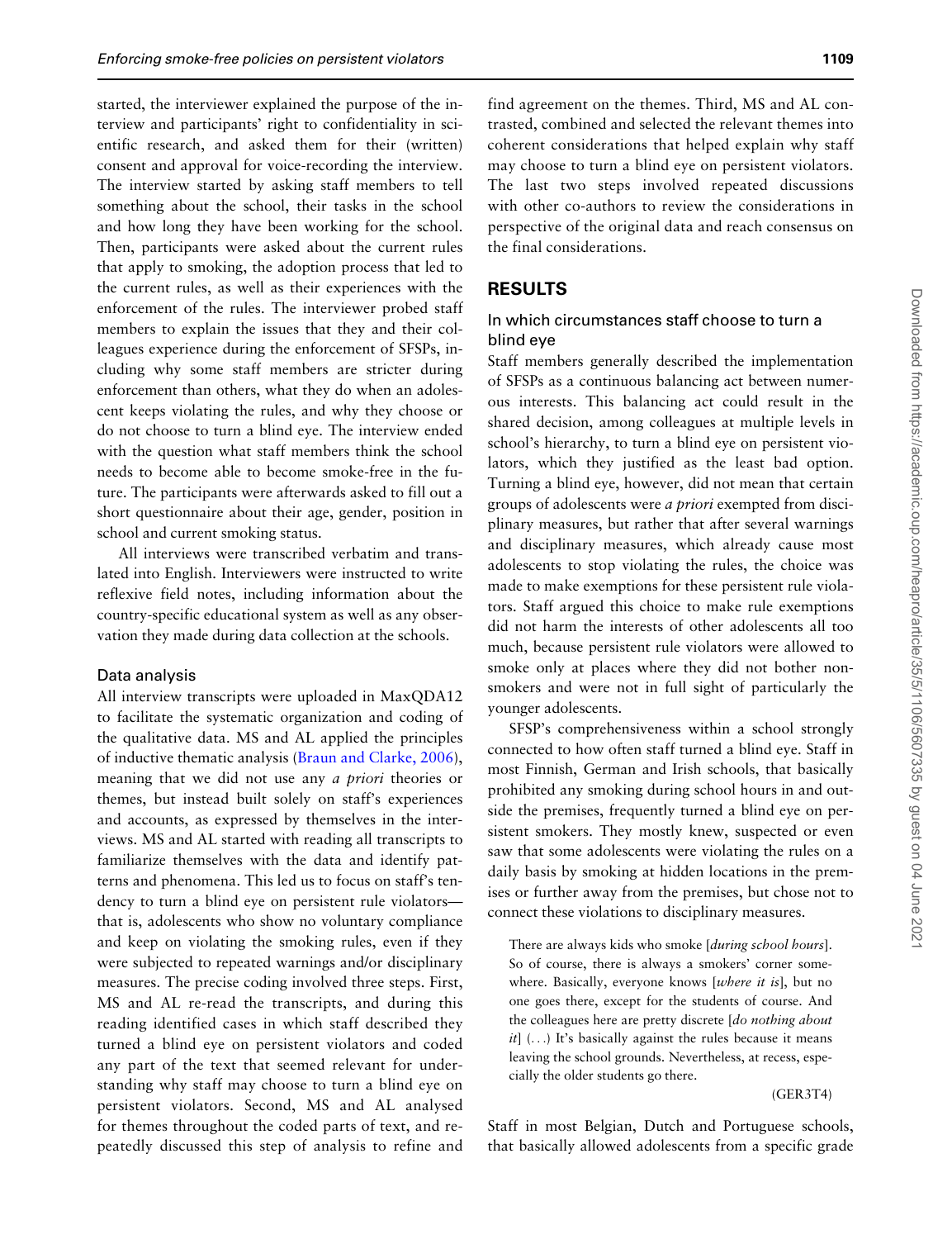onwards to smoke either in or outside the premises, less frequently turned a blind eye on persistent smokers who did not follow the rules. This largely was the consequence of rules that allowed older adolescents to smoke at designated smoker areas in the premises or outside the premises, and so most smokers simply went to these areas. However, staff could still make exemptions for some specific (groups of) younger adolescents whom officially were not allowed to smoke, but in most schools this did not happen all too often.

Sometimes, in some more complicated situations, if these are kids with a strong habit, the staff member responsible for the gate stays beside him, he goes outside the gate, outside the school gate and smokes his cigarette there. A 'lesser evil', I think.

(POR1M2)

It is important to put the frequency at which staff turn a blind eye on persistent smokers in perspective of schools' smoking prevalence. [Table 1](#page-3-0) shows that, on average, schools prohibiting any smoking during school hours (i.e. Finland, Germany and Ireland) have a lower weekly smoking prevalence than schools allowing older adolescents to smoke (i.e. Belgium, the Netherlands, Portugal). Without inferring any causality, it thus seemed that more comprehensive rules connected with a lower smoking prevalence and also with more inconsistency in staff's enforcement.

#### Why staff choose to turn a blind eye

The next sections will discuss three considerations explaining why staff choose to turn a blind eye on persistent violators. These considerations are not mutually exclusive, but instead commonly co-occurred in staff's reasoning. All three considerations were found among staff in all countries, notwithstanding that some considerations seemed more dominant in one country than the other.

#### Staff's primary role is supporting all adolescents to develop into well-functioning adults

Staff argued that over time, government legislation on tobacco control has become increasingly strict and that social norms have become more anti-smoking. This societal change has led to a considerable decrease in the number of adolescents whom staff see smoking during school hours, but concurrently they noticed there is a disadvantaged and marginalized group that did not keep up with this societal change. Those adolescents who nowadays persistently violate the SFSPs during school hours were reasoned to mainly be the most vulnerable adolescents: they tend to come from lower socioeconomic families and neighbourhoods, face a

combination of problems, hardly care about their academic achievement and/or live with parents who fail to provide the guidance that adolescents need in this selfexploratory and experimental phase of life.

[Back when the interviewee started working at school] I would say probably 5-10%, and most amongst the seniors, and across a number of socioeconomic backgrounds  $[smoked]$  (...) Now, it's often kids  $[who\; smoke]$ from the poorer backgrounds, the poor socioeconomic, the broken homes, as in dysfunctional homes.

(IRL2T2)

Staff were reluctant to apply stricter disciplinary measures on vulnerable adolescents because they believe it may interfere with schools' responsibility to educate and support *all* adolescents in preparation for their future life, particularly to leave school with a diploma. They reasoned that staff should take into account the lower priority of addressing smoking, relative to an adolescent's overall situation and developmental needs, when applying the rules.

You have to take into account the hierarchy of problems in each young person's life and behavior. All the underlying issues. So, the aim is to improve the young person's life-situation overall and not focus on the smoking like it's the end of the world.

(FIN2M)

However, this more lenient approach did not imply that vulnerable adolescents can do whatever they want. Staff members mentioned that all adolescents, including those who are considered to be vulnerable, have to show the right intentions (e.g. smoke further away from school, and not in a hidden spot at the premises), and failing from doing so will eventually result in stricter disciplinary measures—that is, vulnerable students are treated as exceptions when they *cannot*, not when they *want not*.

It's only when we truly believe they simply don't want to adhere to our rules [that they will be disciplined]  $(...)$ At a certain point, it's got nothing to do with your situation anymore, it's simply your behavior.

(NLD1M1)

# Staff's application of stricter disciplinary measures will not stop persistent violators and is more likely to create other problems

Staff argued that SFSPs effectively discourage some adolescents to initiate smoking and even encourage some adolescents to reduce or even stop smoking, but are commonly insufficient to effectuate change in persistent violators' smoking behaviours. They reasoned that the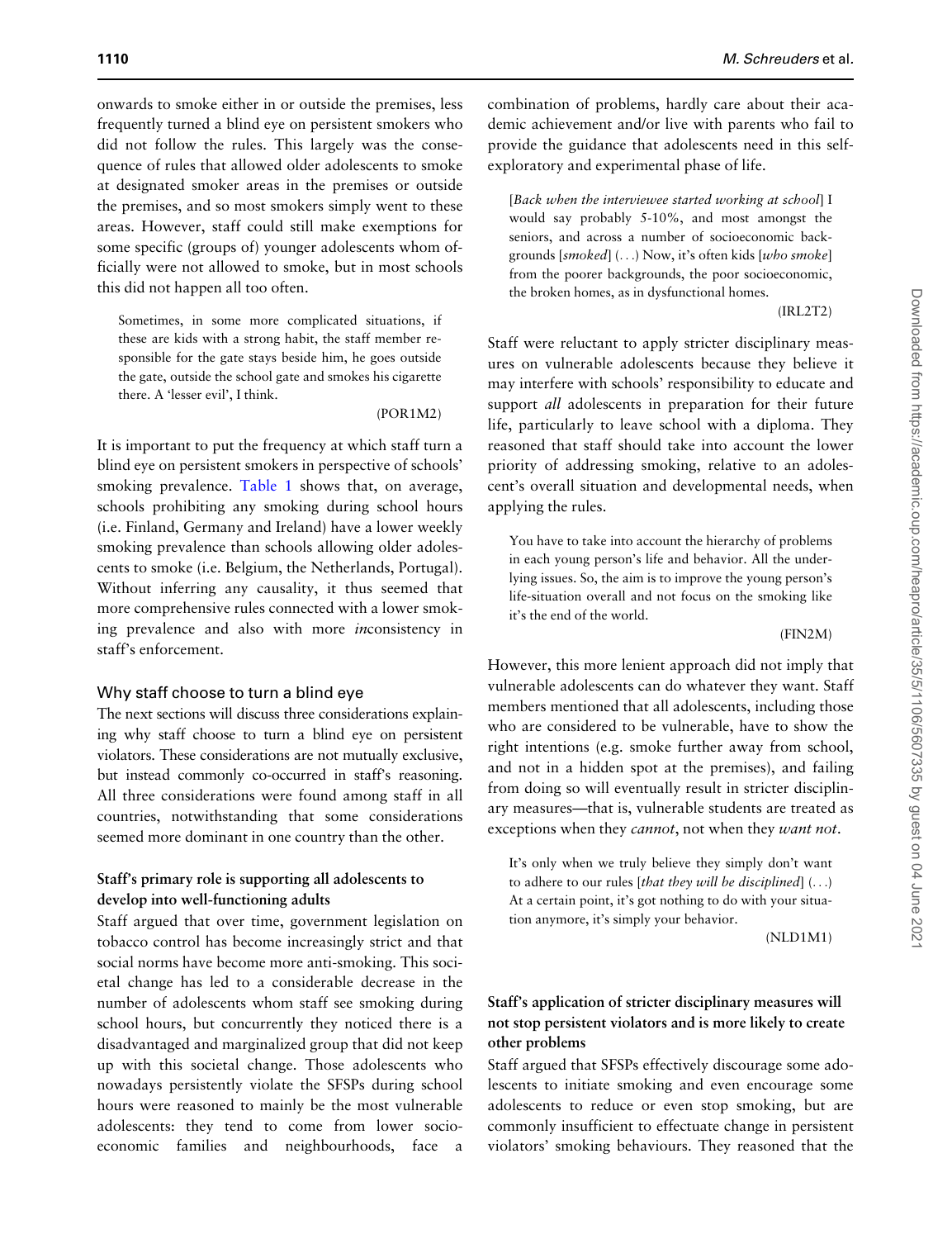associated disciplinary measures, as an external motivator, predominantly cause persistent violators to find ways to circumvent staff's monitoring of the rules, which subsequently creates other problems (e.g. lose sight of adolescents' whereabouts). And then, even if persistent smokers got caught circumventing the rules, the experience was that stricter disciplinary measures more often lead to tensions between staff and adolescents than actually stopping them from violating the rules. Staff therefore preferred not to apply stricter disciplinary measures on persistent violators, but instead chose to keep a dialogue going, hoping that 1 day these adolescents will be intrinsically motivated to stop smoking and therewith adhere to the rules.

Like in all public places, of course, it is forbidden to smoke (...) So they hide. They go in the washrooms to smoke. So we have to work on that, that's clear. We give sanctions, but it doesn't change anything, we have to do more work in depth, we have to make them aware, not punish them.

#### (BEL2M)

Following this line of reasoning, some of the schools prohibited most of their staff from disciplining adolescents themselves, but instead staff were expected to refer them to someone who is formally responsible for dealing with rule violators. In other schools, some staff who had the authority to discipline were hesitant to use it, because they were afraid to damage the personal connection and therewith the ability to engage in dialogue: adolescents could stop perceiving a staff member as someone who tries to help them, but instead as someone adolescents should be careful with.

I'm not the one who imposes disciplines. Because once I start imposing disciplines, then I will lose the possibility to casually chat with the boy or girl (...) then I'll become the janitor who will only [adolescents' main association] impose disciplines.

#### (NLD1S)

Staff's use of more implicit language also underscored their preference for keeping a dialogue going over applying stricter disciplinary measures. They, for instance, referred to SFSPs that prohibit and discipline smoking anywhere during school hours as 'repression' (GER2T1) or said that government's plan to adopt more comprehensive rules would require staff to 'act like a police officer' (POR3M).

Staff's influence on adolescents' smoking is minimal if schools are not supported by relevant actors in society Staff argued that educational policies and society as a whole have become increasingly demanding on schools. Nowadays, schools are expected not only to manage adolescents' academic development, but also to promote adolescents' well-being and health, and deal with all kinds of issues that may cause any harm. Staff, however, reasoned that the expectations are too high because schools do not have all the necessary means or influence. They underpinned this view by arguing that schools 'cannot support aspects that go against the evolution of society' (BEL3M), and that the problems occurring in schools are always a 'reflection of [the problems in] society' (POR2M)—that is, one cannot expect schools to effectively deal with issues that are not adequately dealt with in or supported by other relevant actors in society (e.g. parents, health services, local governments and laws).

Much of our work is 'putting out fires', the causes of which are elsewhere. (...) people blame the school, like 'you aren't doing anything about this', but the causes are somewhere completely different.

#### (FIN2M)

Staff commonly referred to two central causes of smoking and rule breaking which schools can hardly influence, but that significantly hamper them to effectively deal with adolescent smoking during school hours. First, adolescents may live in social contexts in which smoking has been an integral aspect of daily life since they were young (e.g. smoke together with parents at home, go with their friends to bars that illegally allow inside smoking). Staff's experience was that their influence on these adolescents is marginal, because they have commonly developed a nicotine dependence and think that non-smoking at school is the deviation from what is normal in their social environment. Many staff across the countries were discussing this problem and contemplating about possible solutions, such as smoking cessation programmes and intensifying school break activities, but even in the most progressive countries (i.e. Finland and Ireland) a strategy was still absent.

I think is very good [to strictly enforce SFSPs] and I think most people would want that to happen, but as I say, nobody has really come up yet with a way or a strategy as to how we are to deal with that last group of students.

(IRL2M)

Second, parents who do not support the school rules may undermine staff's enforcement of SFSPs. Staff referred to instances when parents told staff they do not care or cannot do anything about their child breaking the school rules, or when parents even made phone calls to school, demanding that their child should be allowed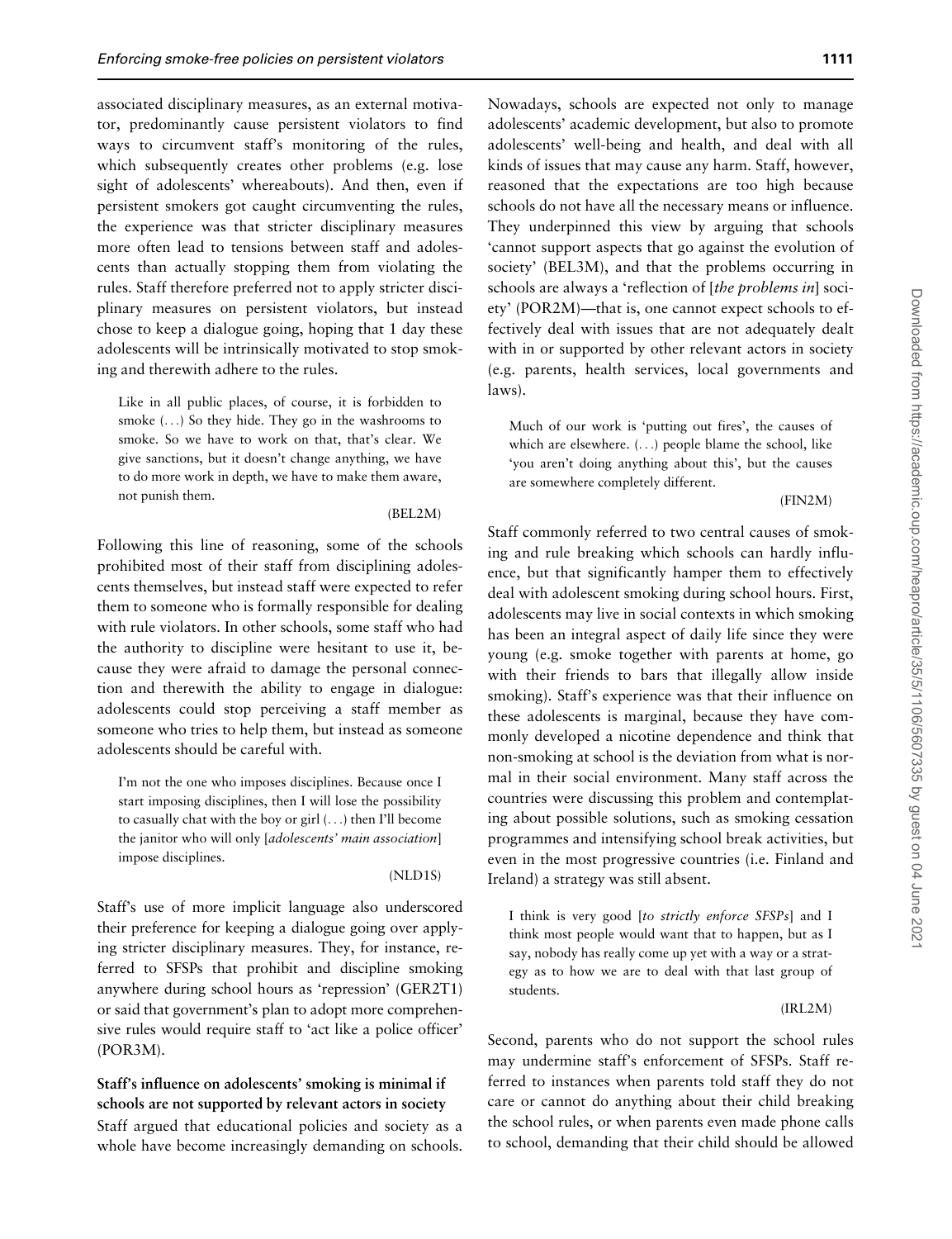to smoke. This parental attitude was reasoned to weaken the authority of schools as adolescents chose the side that aligns most with their own desires. Specifically, adolescents may use their parents' permission to debate the validity of the school rules when caught smoking and, unlike most others, feel no deterrence in the anticipation their parents could be informed about their smoking behaviour. The need for improving parental involvement to deal with smoking during school hours was discussed among staff in all countries, but the common experience was that parents whom schools most desperately want to involve, are the least receptive to any school initiative.

Parents should support the school policy. If we don't try to work together (...) If they undermine us, then it's no use. Then we'll not be able to get anywhere.

(NLD4M)

## **DISCUSSION**

We explored in which circumstances staff in European countries turn a blind eye on adolescents who keep on violating the rules, and what considerations underlie their choice when they turn a blind eye on such persistent violators. Staff's turning a blind eye on persistent violators was shown to happen in all countries, but was particularly common practice in countries where schools implement rules that prohibit smoking anywhere during school hours (i.e. Finland, Germany and Ireland). Three considerations help us understand why staff tend to turn a blind eye on persistent violators. First, staff's primary role is supporting all adolescents to develop into wellfunctioning adults. Second, staff's application of stricter disciplinary measures will not stop persistent violators and is more likely to create other problems. Third, staff's influence on adolescents' smoking is minimal if schools are not supported by relevant actors in society.

#### Limitations

Multiple interviewers were involved to ensure that interviews were held in a country's native language. Despite a joint training session, this led to somewhat different foci during the interviews and to variation in the extent to which staff were probed to further elaborate on their views. We consequently cannot exclude that our observations would have had somewhat different nuances if all interviewers had thoroughly discussed staff's choice to turn a blind eye.

Also, in our cross-country comparative design, data collection was not stopped upon reaching theoretical saturation, but when a predefined numbers of interviews at a predefined number of schools was met per country.

Still, given the large number of interviews that we held and the similar discourses that we observed across countries, we consider it unlikely that additional interviews would have resulted in different conclusions.

#### Interpretation of findings

We found that staff turning a blind eye on persistent violators happens systematically and in all participating countries, but is particularly common practice in schools that formally prohibit any smoking during school hours on and outside the premises (i.e. most comprehensive SFSPs). This, however, does not imply that we should conclude that far-reaching SFSPs are undesirable, because these schools also had a substantially lower weekly smoking prevalence than schools with less comprehensive SFSPs, and possibly this lower prevalence was the consequence of far-reaching SFSPs. Still, the recurring recommendation for governments to adopt legislation that requires schools to implement more comprehensive SFSPs seems to underestimate the enforcement problems that will inevitably follow, because currently even school staff in Ireland and Finland—both countries with strong traditions in tobacco control were unwilling to consistently enforce the official rules on persistent violators. A recent study similarly showed that Dutch schools refrain from voluntarily adopting formal rules like in Finland, Germany and Ireland precisely to avoid problems with enforcement (M. Schreuders et al., accepted for publication). We therefore believe it is vital to intensify efforts that support staff's enforcement.

Staff's first consideration is that SFSPs have become increasingly comprehensive and that strictly enforcing these rules may harm the development of the most vulnerable adolescents. Their consequent preference to turn a blind eye on these vulnerable adolescents can be understood in perspective of schools' societal role and Western European societies' meritocratic structure. Specifically, schools have the institutional mandate to educate all adolescents in preparation for their future in a context where academic achievement predicts future success [\(van de Werfhorst, 2015](#page-10-0)). Then, perhaps staff could be right in their assessment that supporting vulnerable adolescents to leave school with a diploma is more important for adolescents' future than sacrificing this if they refuse to stop smoking during school hours. Similar reasoning was found among American staff at special education schools (Pentz et al.[, 1997](#page-10-0)), while another study suggested that disciplinary measures could indeed lower the academic performance among those with the highest risk of smoking [\(Poulin, 2007](#page-10-0)). Schools are not bars or restaurants that can easily remove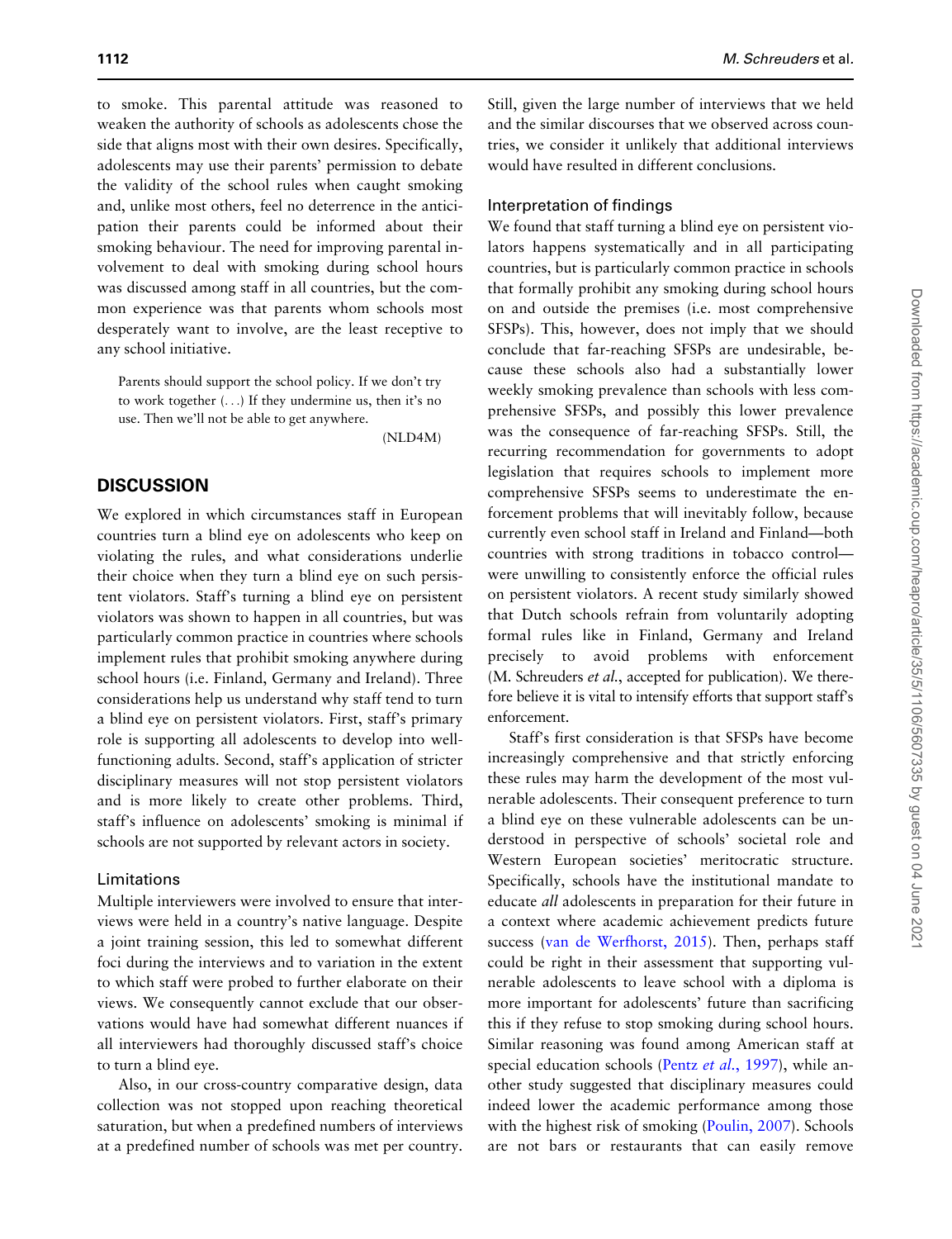noncompliant customers, but institutes that want to do all they can to support every child in building a bright future.

Staff's second consideration is that disciplinary measures may not stop persistent violators and may rather create other problems. This view corresponds with a key finding in psychological literature: disciplinary measures are more likely to decrease unwanted behaviours among individuals in mainstream society than in social outgroups ([Sherman, 1993](#page-10-0); [Duehlmeyer and Hester, 2019](#page-9-0)). Adolescent smokers, who increasingly belong to social outgroups, may indeed band together in attempts to circumvent the rules, subsequently leading to deviant self-labels and pro-smoking social meanings that may, in turn, promote rule breaking and smoking ([Croghan](#page-9-0) et al.[, 2003](#page-9-0); [Wakefield and Giovino, 2003](#page-10-0); [Schreuders](#page-10-0) et al.[, 2019](#page-10-0)). Staff's decision to turn a blind eye on smokers who were not responsive to earlier warnings/ disciplines also seems reasonable from the perspective they want to avoid creating new problems, because disciplines possibly start a vicious circle by further alienating smokers from the school environment [\(D'Emidio-](#page-9-0)[Caston and Brown, 1998](#page-9-0)).

Staff's preference to stay in dialogue with persistent violators can be further explained by their philosophical resistance against the use of disciplinary measures that force, rather than convince, adolescents to change their health behaviour [\(Linnansaari](#page-10-0) et al., 2019). Western European culture is characterized by values of autonomy, equality and individualism ([Hickson, 2015](#page-9-0)), strongly emphasizing the need to respect individual choice and responsibility when implementing policies that aim for behavioural change ([Willemsen, 2018](#page-10-0)). This cultural influence indeed became apparent in staff's emphasizing the need to intrinsically motivate adolescents to stop smoking (i.e. own choice) and maintain personal connection with adolescents (i.e. ability to influence adolescents' own choice). Similar values were expressed in another study by Dutch adolescents, including non-smokers, who think that tobacco control policies should protect non-smokers and support smokers to stop smoking, but should not violate individuals their 'right to smoke' [\(Schreuders](#page-10-0) et al., 2018).

Staff's third consideration is that schools these days are not only responsible for adolescents' academic development but are also held responsible for aspects relating to adolescents' health and well-being that they can hardly influence. Schools indeed are increasingly expected to promote adolescents' health in more holistic ways than earlier times, when it was largely limited to health lessons ([Weare, 2013](#page-10-0); [Langford](#page-9-0) et al., 2014).

Staff, however, seemed to experience a lack of means to effectively deal with persistent violators, because they have no real means to support nicotine-dependent adolescents and cannot override negative parental influence. Scholars in earlier studies propagated that schools should be provided complementary means and receive external support to help staff enforce SFSPs [\(Hamilton](#page-9-0) et al.[, 2003;](#page-9-0) [Soteriades](#page-10-0) et al., 2003; [Schreuders](#page-10-0) et al., [2017](#page-10-0)), such as smoking cessation services.

Staff's preference to turn a blind eye on adolescents whom are difficult to influence may also reflect that staff do not want to be held responsible for adolescents' smoking behaviour. Studies indeed indicate that school staff think they have to spend too much time on behaviour management ([Office for Standards in Education,](#page-10-0) [Children's Services and Skills, 2014\)](#page-10-0) and feel burdened by the increasing high societal expectations placed on schools [\(Gordon and Turner, 2003](#page-9-0)). However, the subsequent choice to turn a blind eye on persistent violators causes a situation in which nobody takes responsibility for encouraging them to quit smoking (Pentz [et al.](#page-10-0), [1997](#page-10-0)): governments mandate schools to take responsibility, schools expect parents to take responsibility and parents of the most vulnerable adolescents likely expect everybody to leave their child alone.

#### **CONCLUSIONS**

Secondary schools in Europe implement increasingly comprehensive SFSPs. However, the effectiveness of these policies may be compromised by school staff's tendency to turn a blind eye on adolescents who persistently violate the rules. Staff choose to do so because they consider it more important that they support all adolescents into becoming well-functioning adults, believe disciplinary measures are ineffective and create other problems, and experience to have insufficient influence to stop all adolescents from smoking. Staff's considerations are not merely attempts to evade responsibility, but rather stress the need to support school staff in enforcing the increasingly comprehensive rules on the most persistent smokers.

## SUPPLEMENTARY MATERIAL

[Supplementary material](https://academic.oup.com/heapro/article-lookup/doi/10.1093/heapro/daz111#supplementary-data) is available at Health Promotion International online.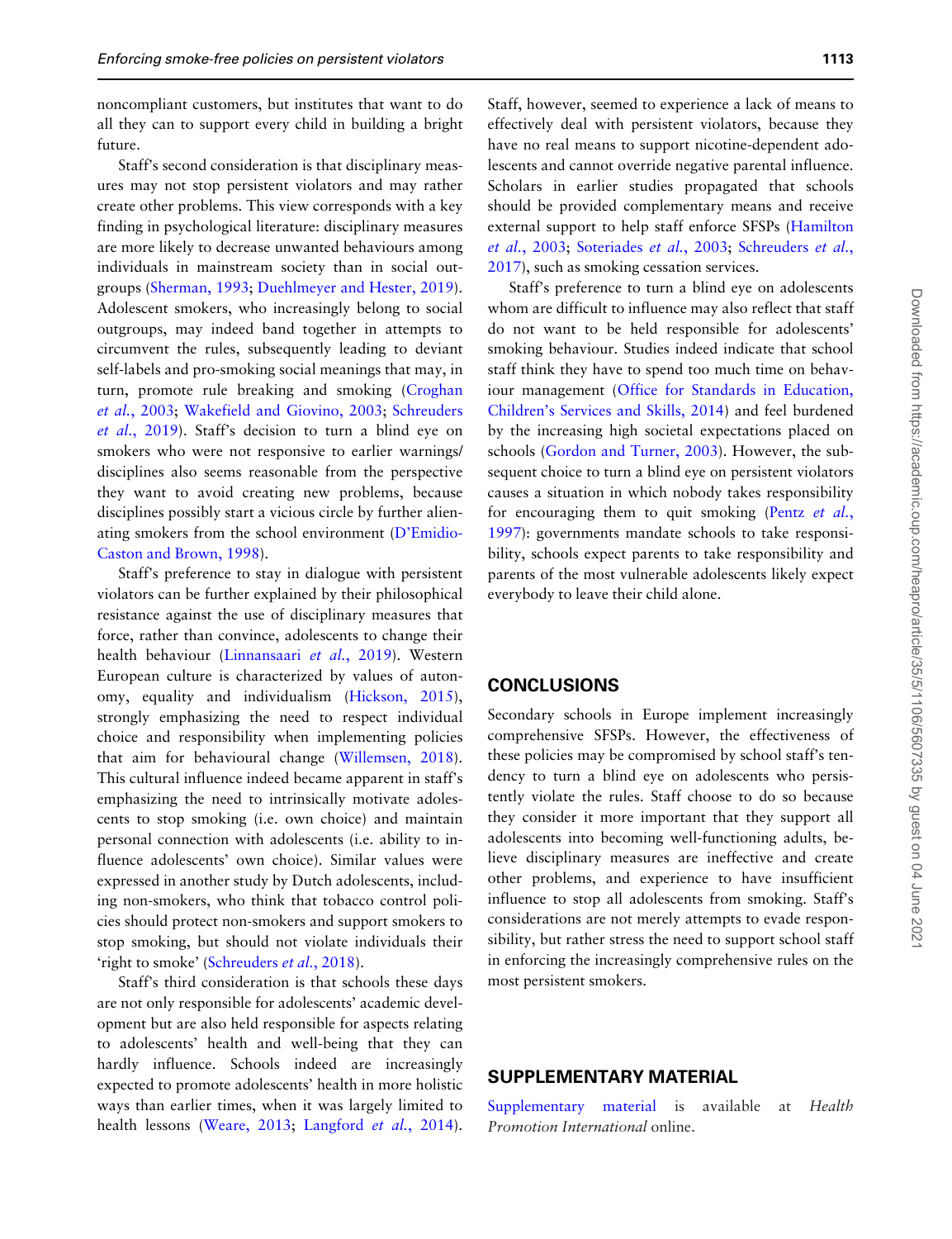### <span id="page-9-0"></span>FUNDING

This study was supported by the European Union's Horizon 2020 research and innovation programme, under grant agreement 635056.

#### INFORMED CONSENT

All participants were informed about the study, their right of participants in scientific research and asked for (written) approval [\(Supplementary File S3](https://academic.oup.com/heapro/article-lookup/doi/10.1093/heapro/daz111#supplementary-data)).

# ETHICS

All procedures performed in studies involving human participants were in accordance with the ethical standards of the institutional and/or national research committees in the participating countries, and with the 1964 Helsinki Declaration and its later amendments or comparable ethical standards. Ethical approval was obtained separately for each of the cities to comply with the national standards.

Belgium: REF 2012/09OCT/461  $N^{\circ}$  enregistrement belge B403201215182—Comité d'éthique Hospitalo-Facultaire des Cliniques Universitaires Saint-Luc.

Germany: Ethical approval MLU Halle-Wittenberg: 2016-90 hm-bü. Supervisory school authority, Hannover: H 1 R b—81402—55—2016. Supervisory school authority Lüneburg (Celle): LG 1 R.22-503000.

Portugal: General Directorate for education, approval number 0338600002 on 26 July 2016.

The Netherlands: Medical Research Involving Human Subjects Act (WMO): reference number W<sub>16</sub> 252 # 16.297, 11 August 2016.

Ireland: Research Ethics Committee–Dublin Institute of Technology: Ethical Clearance Ref 15-105, 16 June 2016.

Finland: Ethics Committee of the Tampere Region, Statement 29/2016.

# **REFERENCES**

- Baillie, L., Callaghan, D., Smith, M., Bottorff, J., Bassett-Smith, J., Budgen, C. et al. (2009) A review of undergraduate university tobacco control policy process in Canada. Health Education Research, 24, 922–929.
- Baillie, L., Callaghan, D. and Smith, M. L. (2011) Canadian campus smoking policies: investigating the gap between intent and outcome from a student perspective. Journal of American College Health, 59, 260–265.
- Baillie, L., Lovato, C., Taylor, E., Rutherford, M. and Smith, M. (2007) The pit and the pendulum: the impact on teen

smokers of including a designated smoking area in school tobacco control policy. Health Education Research, 23, 1008–1015.

- Booth-Butterfield, M., Anderson, R. and Williams, K. (2000) Perceived messages from schools regarding adolescent tobacco use. Communication Education, 49, 196–205.
- Braun, V. and Clarke, V. (2006) Using thematic analysis in psychology. Qualitative Research in Psychology, 3, 77–101.
- Clark, V. L. P., Miller, D. L., Creswell, J. W., McVea, K., McEntarffer, R., Harter, L. M. et al. (2002) In conversation: high school students talk to students about tobacco use and prevention strategies. Qualitative Health Research, 12, 1264–1283.
- Croghan, E., Aveyard, P., Griffin, C. and Cheng, K. (2003) The importance of social sources of cigarettes to school students. Tobacco Control, 12, 67–73.
- D'Emidio-Caston, M. and Brown, J. H. (1998) The other side of the story: student narratives on the California Drug, Alcohol, and Tobacco Education Programs. Evaluation Review, 22, 95–117.
- Duehlmeyer, L. and Hester, R. (2019) Impaired learning from punishment of errors in smokers: differences in dorsolateral prefrontal cortex and sensorimotor cortex bloodoxygen-level dependent responses. NeuroImage: Clinical, 23, 101819.
- Galanti, M. R., Coppo, A., Jonsson, E., Bremberg, S. and Faggiano, F. (2014) Anti-tobacco policy in schools: upcoming preventive strategy or prevention myth? A review of 31 studies. Tobacco Control, 23, 295–301.
- Gittelsohn, J., Roche, K. M., Alexander, C. and Tassler, P. (2001) The social context of smoking among African–American and white adolescents in Baltimore City. Ethnicity & Health,  $6, 211-225$ .
- Gordon, J. and Turner, K. (2003) Ifs, maybes and butts: factors influencing staff enforcement of pupil smoking restrictions. Health Education Research, 18, 329–340.
- Hamilton, G., Cross, D., Lower, T., Resnicow, K. and Williams, P. (2003) School policy: what helps to reduce teenage smoking? Nicotine & Tobacco Research, 5, 507–513.
- Hickson, D. J. (2015) Management in Western Europe: Society, Culture and Organization in Twelve Nations. Walter de Gruyter GmbH & Co KG, Berlin, Germany, 1–268.
- Kuipers, M. A., Nagelhout, G. E., Willemsen, M. C. and Kunst, A. E. (2014) Widening educational inequalities in adolescent smoking following national tobacco control policies in the Netherlands in 2003: a time-series analysis. Addiction, 109, 1750–1759.
- Langford, R., Bonell, C. P., Jones, H. E., Pouliou, T., Murphy, S. M., Waters, E. et al. (2014) The WHO Health Promoting School framework for improving the health and well-being of students and their academic achievement. Cochrane Database of Systematic Reviews.
- Leão, T., Kunst, A. E., Schreuders, M., Lindfors, P., Kuipers, M. and Perelman, J. (2019) Adolescents' smoking environment under weak tobacco control: a mixed methods study for Portugal. Drug and Alcohol Dependence, 204, 107566.